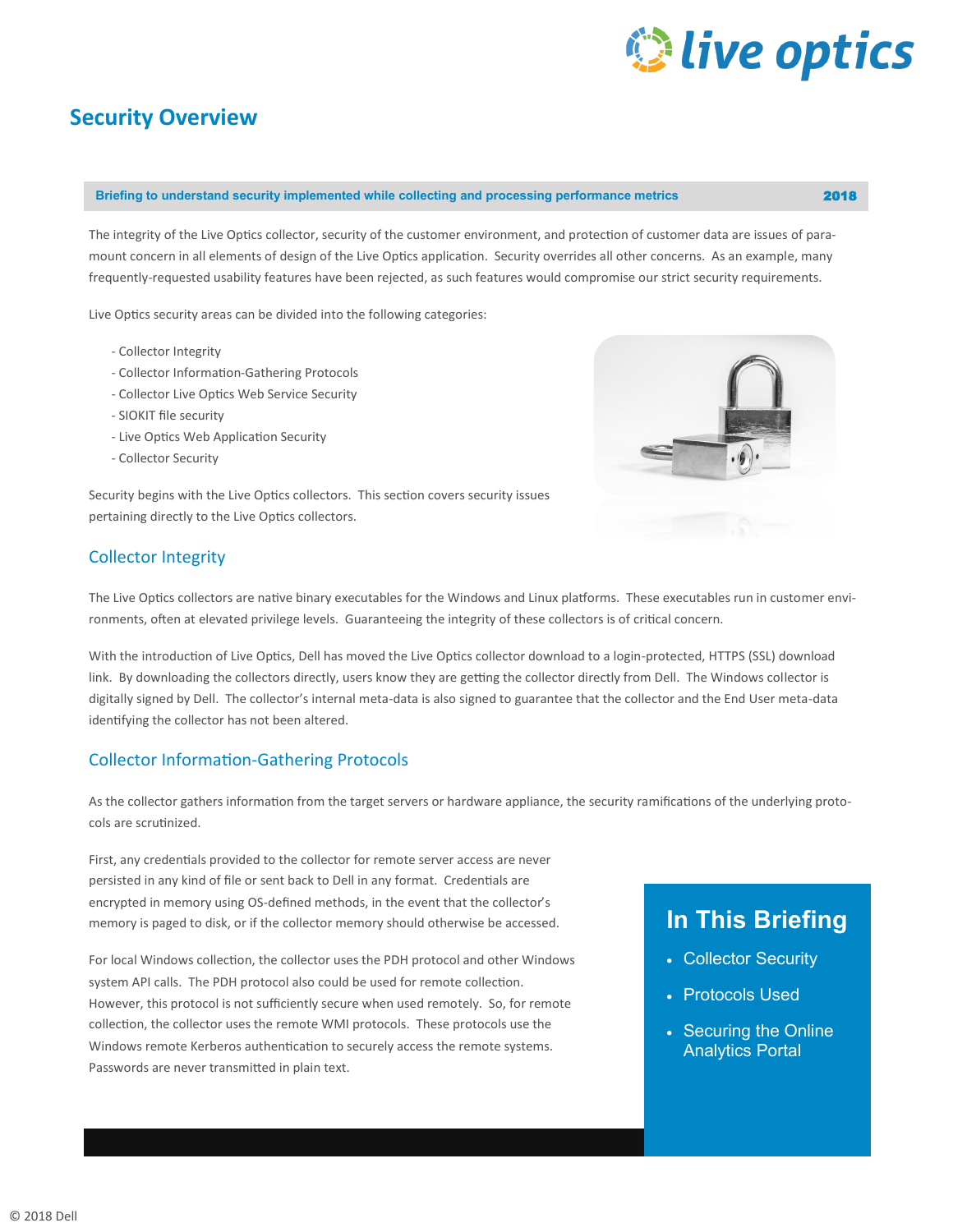# **Security: continued**

For remote Linux collection, the collector uses SSH to establish an encrypted secure shell with the target Unix system. The Windows collector only supports the latest SSH 2.0 key exchange methods.

The Linux collector uses the SSH module installed on the system where the collector runs. We advise users to update their SSH and underlying OpenSSL libraries to the most recent libraries.

For VMware collection, Live Optics uses VMware's SOAP based HTTPS API. This method uses HTTPS/SSL which is an encrypted communication stream. Live Optics uses the OpenSSL library for SSL communication. The library is updated routinely with the most recent updates from the OpenSSL development team.

#### Live Optics Web Service API Communication

Live Optics communicates (optionally) with Live Optics analytics servers using a SOAP based HTTPS protocol. The SSL stream is encrypted using the OpenSSL library. Again, the SSL libraries are updated to have the latest security patches from the SSL team. Additionally, the Live Optics Web Service API requires SSL Client Certificate Authentication. The SSL Client Certificate is embedded into the Live Optics collector as a part of the signed meta-data including the collector build.

#### Live Optics SIOKIT File Security

Live Optics SIOKIT files are encrypted with 2048 bit RSA and 256-AES keys. The key pairs are generated per collector. The private keys are secured within the Dell EMC Live Optics datacenter. The public keys are embedded into the collector.

#### Live Optics Web Application Security

The Live Optics web application was designed following the strict Dell EMC guidelines and has been scrutinized by both the internal Dell EMC Security Team as well as outside security experts.

Access to the site is via the secure and encrypted HTTPS framework. Latest security patches are routinely applied to all Live Optics servers.

While we do not disclose the design of our environment, the Live Optics datacenter consists of multiple layers of firewalled servers and communication frameworks. Data is securely stored behind numerous firewalled networks.

Dell Security policy prevents us from listing the exact methods we use to secure the site, but we can disclose that the Dell Security team routinely runs numerous leading 3rd party security applications that scan both the site and source code for vulnerabilities.

#### Anonymizing Data At the Source

The design of the Live Optics program allows each End User to own their own data, yet share it to trusted technical consultants to collaborate in infrastructure decision making processes or support cases. Most often the data is sent "as is", however, if one feels the need to mask server names by providing an alias then this can be accomplished in the collector itself prior to starting any data collection process.

To accomplish this you would use the /anon switch and start the collector from the command line. Similarly, in Linux/Unix variants you would use -- anon.

This will provide source side randomization of all server name, LUNs, or any other information that might be unique to internal naming conventions.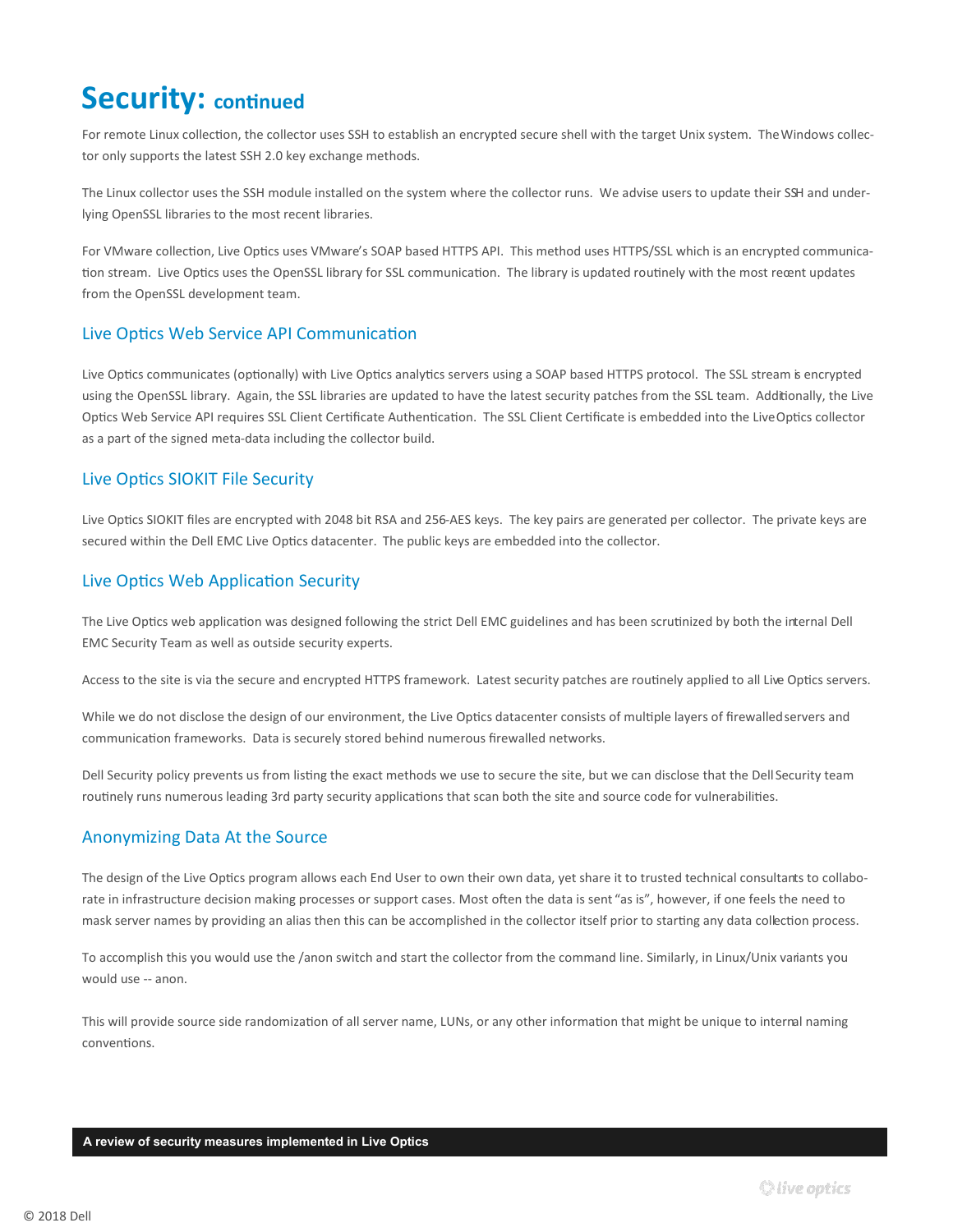# **Security: continued**

#### **Collection and Web Service Protocols**

Live Optics uses the following protocols to gather information from the supported target platforms and communicate with Live Optics Web Services:

Microsoft Windows PDH performance counter API

Only used for local Windows system collection

Microsoft Windows Registry APIs and other local system calls

Only used for local Windows system collection

Microsoft Windows Remote WMI

#### **SSH**

On Linux, the local ssh client is used

On Windows, a proprietary SSH stack implementation is used.

Used for remote Linux (and Solaris/HP-UX) collection

Uses bash shell commands on the target system to collect data (screen scraping)

#### **VMware vSphere SDK API**

HTTPS/SOAP XML protocol for communicating with vCenter servers

Live Optics Web Services API Client

HTTP/SOAL XML protocol compatible with Microsoft WCF Web Services that communicates with the Live Optics Web Services.

#### **Linux Collection Details**

Wherever possible, Live Optics tries to read the kernel sysfs files directly to get information rather than relying on the user-space tools. This is because the kernel file formats rarely change, while the user tools change frequently, making screen scraping difficult.

Such kernel files include:

- /proc/net/dev
- /sys/block/\*
- $\bullet$  /dev/\*

/dev/mapper/\* Whenever possible, Live Optics tries to use tools that typically do not require root privileges.

Live Optics uses a variety of bash and sh commands too numerous to list here.

#### **A review of security measures implemented in Live Optics**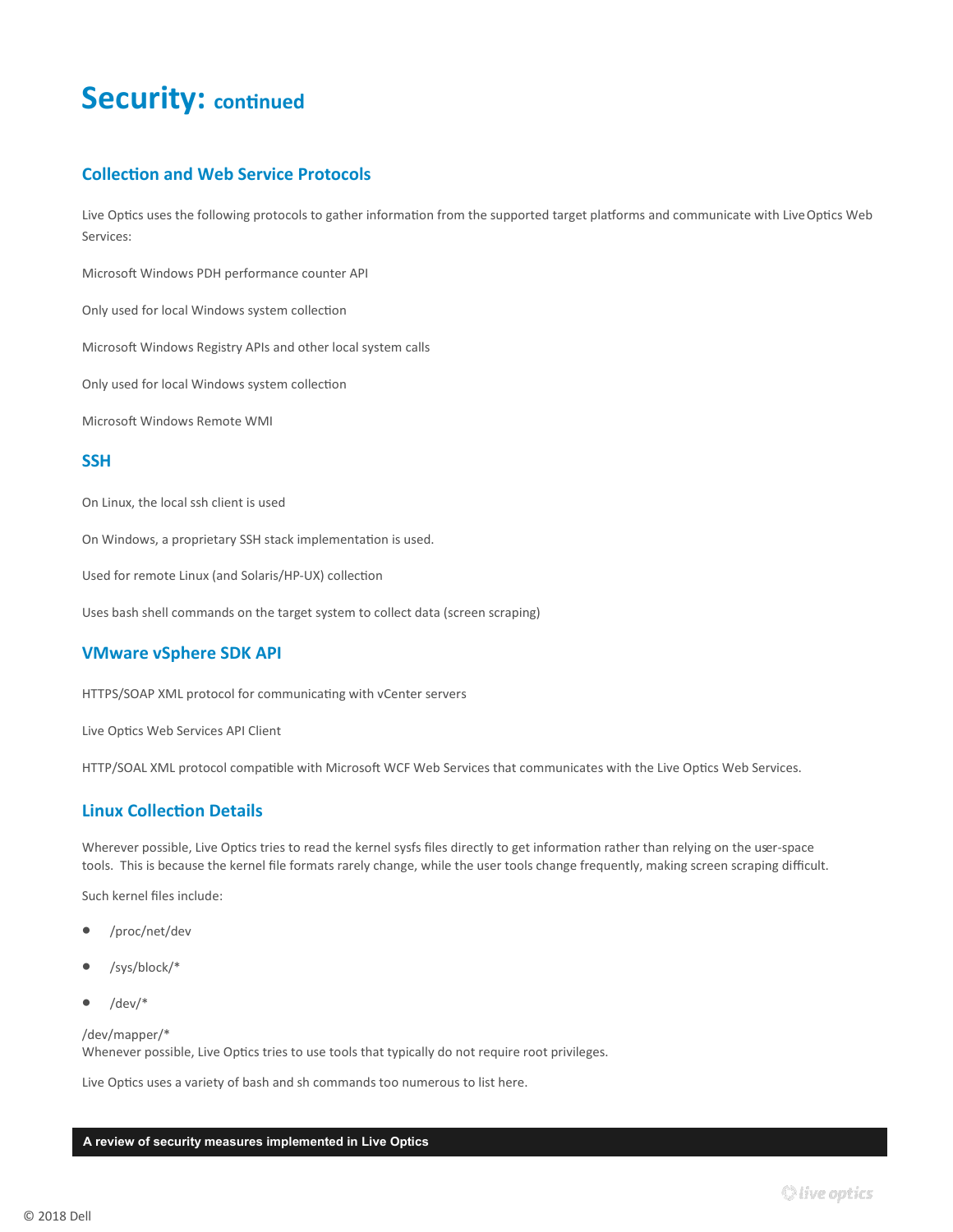# **Security: continued**

#### **Data Gathered by Live Optics during a Host or OS level scan**

The collectors gather information about each host system that they monitor:

- Operating System and version
- Hostname
- Domain Name of the server
- Date and time
- List of Installed Applications (optional)
- List of physical block devices (disks)
	- O Advertised Capacity
	- Used Capacity
	- O Serial Numbers (Shared Cluster Disk Information)
- List of network interfaces
	- Negotiated Speed
- CPU Configuration
	- O Number of sockets
	- Number of cores
	- O Clock speed
	- O Model
- O Server Model

During the monitoring session, Live Optics collects stats for the following:

- Disk performance
	- O IOPS (reads/writes)
	- MB/s Throughput (read/write)
	- Avg. IO Size (reads/writes)
	- Avg. Latency (reads/writes)
	- Avg. Queue Depth
- **•** Server performance
	- O Memory usage
	- Virtual Memory Hard Page Faults per sec
	- O CPU usage
- Network performance
	- O Bytes received
	- Bytes sent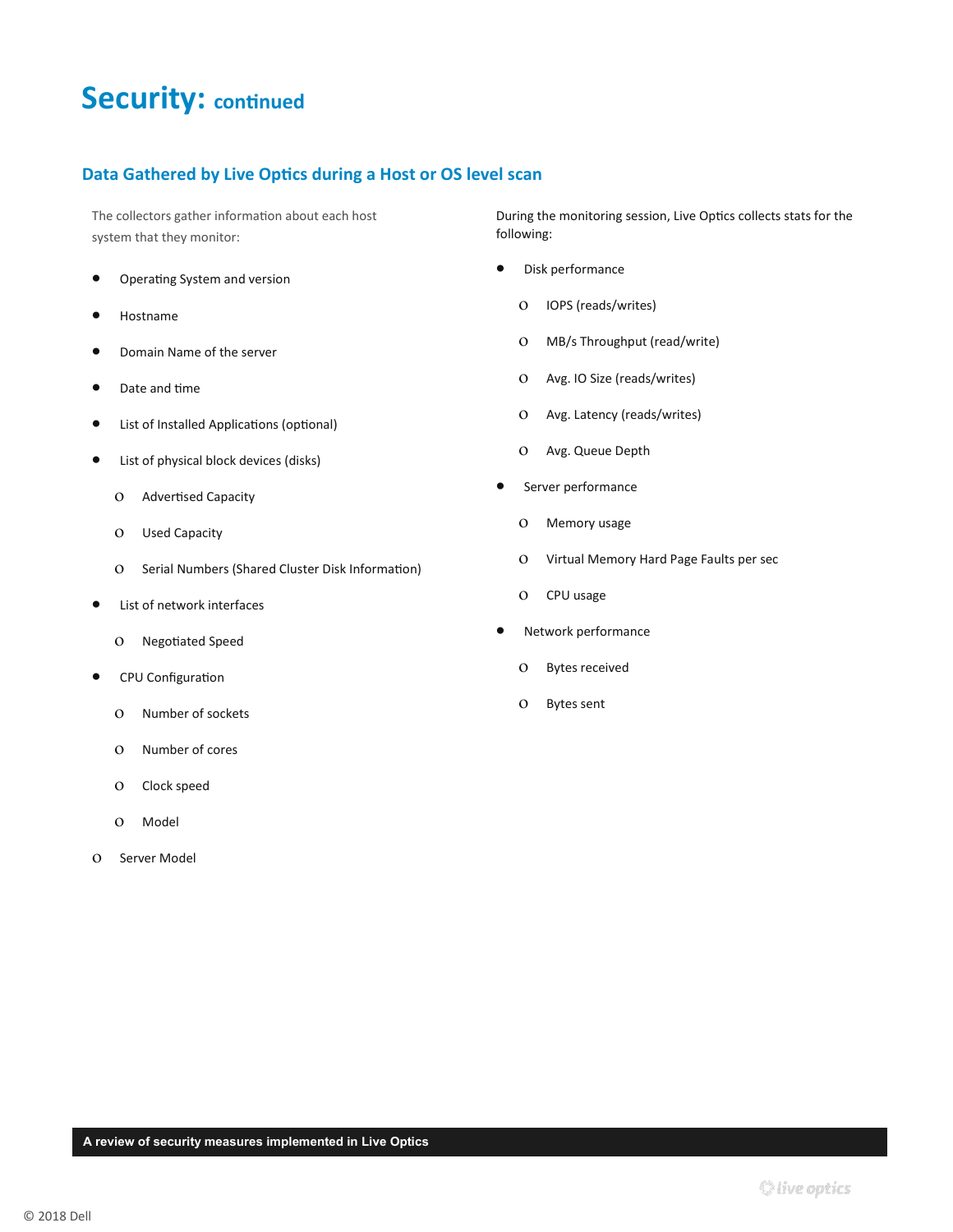#### **Windows PDH Collection Details**

For Windows local collection, Live Optics uses the Microsoft PDH API. This API accesses the system performance counters. These are the same performance counters that PerfMon accesses. The following counters are used by Live Optics:

- PhysicalDisk/Disk Reads/sec
- PhysicalDisk/Disk Writes/sec
- PhysicalDisk/Disk Read Bytes/sec
- PhysicalDisk/Avg. Disk sec/Read
- PhysicalDisk/Avg. Disk sec/Write
- PhysicalDisk/Current Disk Queue Length
- Processor/% Processor Time
- Memory/Page Faults/sec
- Memory/Available Kbytes
- Network Interface/Bytes Received/sec
- Network Interface Bytes Sent/sec
- Hyper-V Hypervisor Logical Processor/Guest Run Time

#### **Windows Remote WMI Collection Details**

For remote Windows collection, Live Optics uses Microsoft WMI. WMI is notoriously unreliable. In many cases, we have to run Live Optics locally in order to bypass firewall and configuration issues associated with WMI. Live Optics uses the following WMI classes:

- Win32\_ComputerSystem
- Win32\_DiskDrivePhysicalMedia
- Win32\_DiskDriveToDiskPartition
- Win32\_DiskPartition
- Win32 LogicalDisk
- Win32 LogicalDiskToPartition
- Win32\_NetworkAdapter
- Win32\_NetworkAdpaterConfiguration
- Win32\_OperatingSystem
- Win32\_PerfRawData\_PerfOS\_Processor
- Win32\_PerfRawData\_Tcpip\_NetworkInterface
- Win32\_PhysicalMedia
- Win32\_Processor
- Win32\_SystemEnclosure
- Win32\_PerfRawData\_HvStats\_HyperVHypervisorLogicalProcessor
- Win32\_PerfRawData\_PerfDisk\_PhysicalDisk
- Win32\_PerfFormattedData\_PerfDisk\_PhysicalDisk
- MSCluster\_Disk
- MSCluster\_DiskPartition
- MSCluster\_DiskToDiskPartition
- StdRegProv